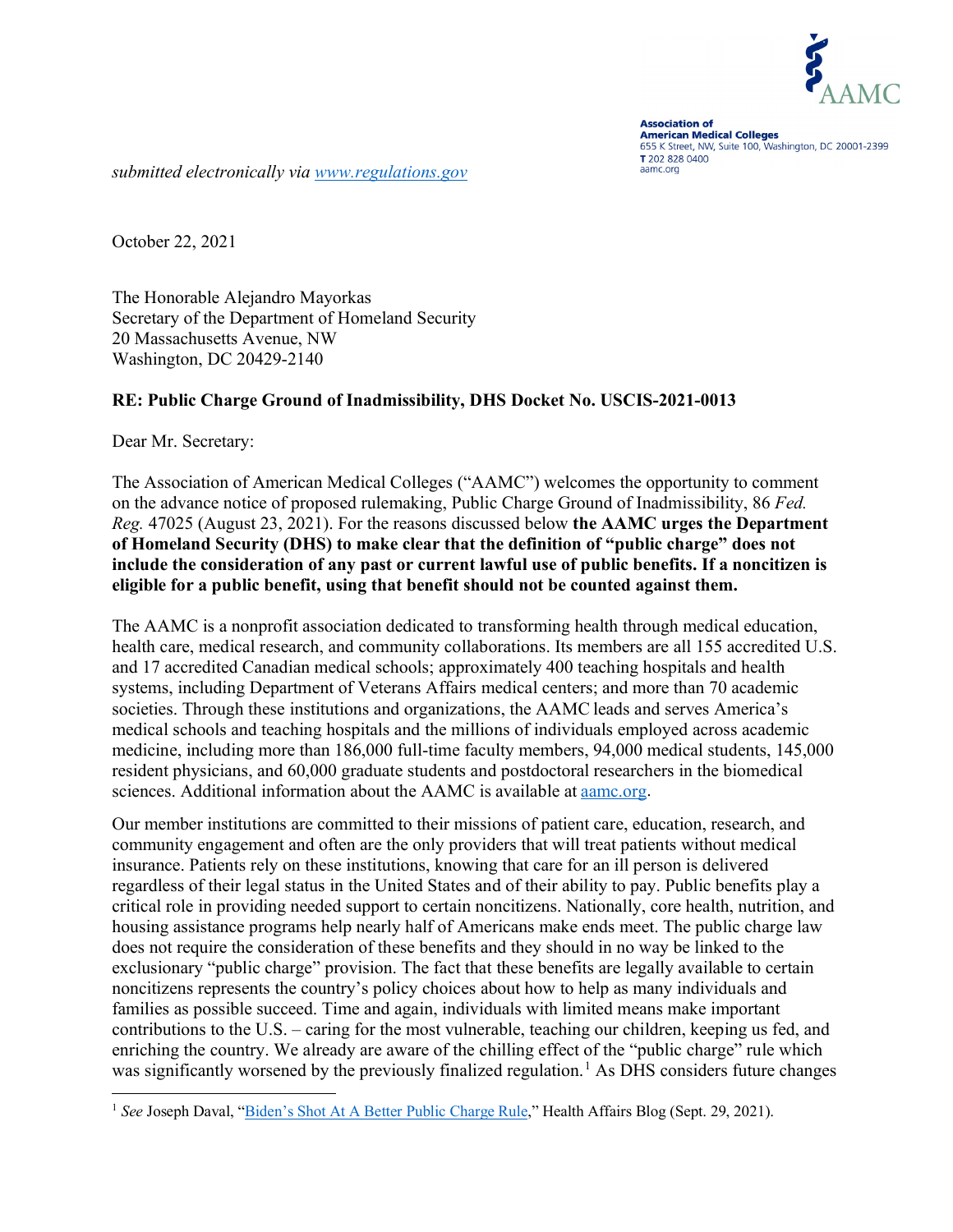Secretary Mayorkas October 22, 2021 Page 2

to the public charge regulations, **the AAMC urges the agency to ensure that the factors that can be considered in determining whether a person is likely to become a public charge are limited to what the law requires, such as health, age, income, family size, and skills.** In the immigrant community there is fear and confusion about the use of critical public benefit programs.

Public charge rules apply to immigrants seeking admission to the United States, extension of stay, change of status, or adjustment of their status to become a lawful permanent resident. This comment letter focuses on the effect and concerns of including medical and health-related public benefits in the definition of public charge on immigrants who are already in this country. Additionally, we are concerned with how an overly expansion definition could impose a barrier to individuals wishing to enter the country as graduate students, medical residents, physicians, scientists, or researchers.

Although AAMC member teaching hospitals make up only 5% of all hospitals, they provide 25% of Medicaid hospitalizations and 31% of hospital charity care. Should public charge regulations include consideration of public benefits such as Medicaid and the Children's Health Insurance Program (CHIP), immigrants are likely to be fearful to make lawful use of these programs. Teaching hospitals, in turn, expect that they will be asked to treat more and sicker patients who come to them without insurance, thereby increasing their burden and weakening the health care system and exacerbating existing health disparities.

# *DHS Should Narrow the Definition of "Public Charge"*

**DHS should define someone likely to become a public charge for inadmissibility purposes as a person who is "likely to become** *primarily* **and** *permanently reliant* **on the federal government to**  *avoid destitution***."** This would be consistent with the congressional intent and historical understanding of public charge as applying to a narrow set of immigrants who are likely to become a "public charge" by virtue of being so in need of assistance that they were housed in almshouses and poorhouses for indefinite stays.<sup>[2](#page-1-0)</sup>,  $3$  It is also consistent with judicial decisions. In 2020, the Second Circuit Court of Appeals relied on the Board of Immigration Appeals' interpretation of 'public charge' to mean a person who is "unable to support herself, either through work, savings, or family ties. $^{54}$  $^{54}$  $^{54}$ 

## *DHS Should Limit Public Benefits Considered as Public Charge Grounds for Inadmissibility*

Using a narrow definition of public charge supports a policy that the receipt of temporary health care, nutrition, or housing assistance is **not** an indication that a person is primarily or permanently reliant on the government. Receipt of such benefits should not be considered for a public charge determination. **Specific to health care, the AAMC believes that eligible use of any type of Medicaid benefit, including CHIP, should not be considered in a public charge determination**. Medicaid may be lawfully used by certain immigrants who are in the workforce but face unexpected medical needs. The program plays an essential role in keeping working adults and their children healthy and promotes economic security. DHS should not finalize a rule that will lead immigrants and their families to forgo health care.

<span id="page-1-0"></span><sup>2</sup> *See* 13 Cong. Rec. 5,109 (1882).

<span id="page-1-1"></span><sup>3</sup> *See also* E. P. Hutchinson, Legislative History of American Immigration Policy, 1798-1965 (Philadelphia: University of Pennsylvania Press, 1981), at 412.

<span id="page-1-2"></span><sup>4</sup> State of NY et. al. v. United States Dept. of Homeland Security, Nos. 19-3591, 19-3595, (2d Cir. Aug. 4, 2020) at 60.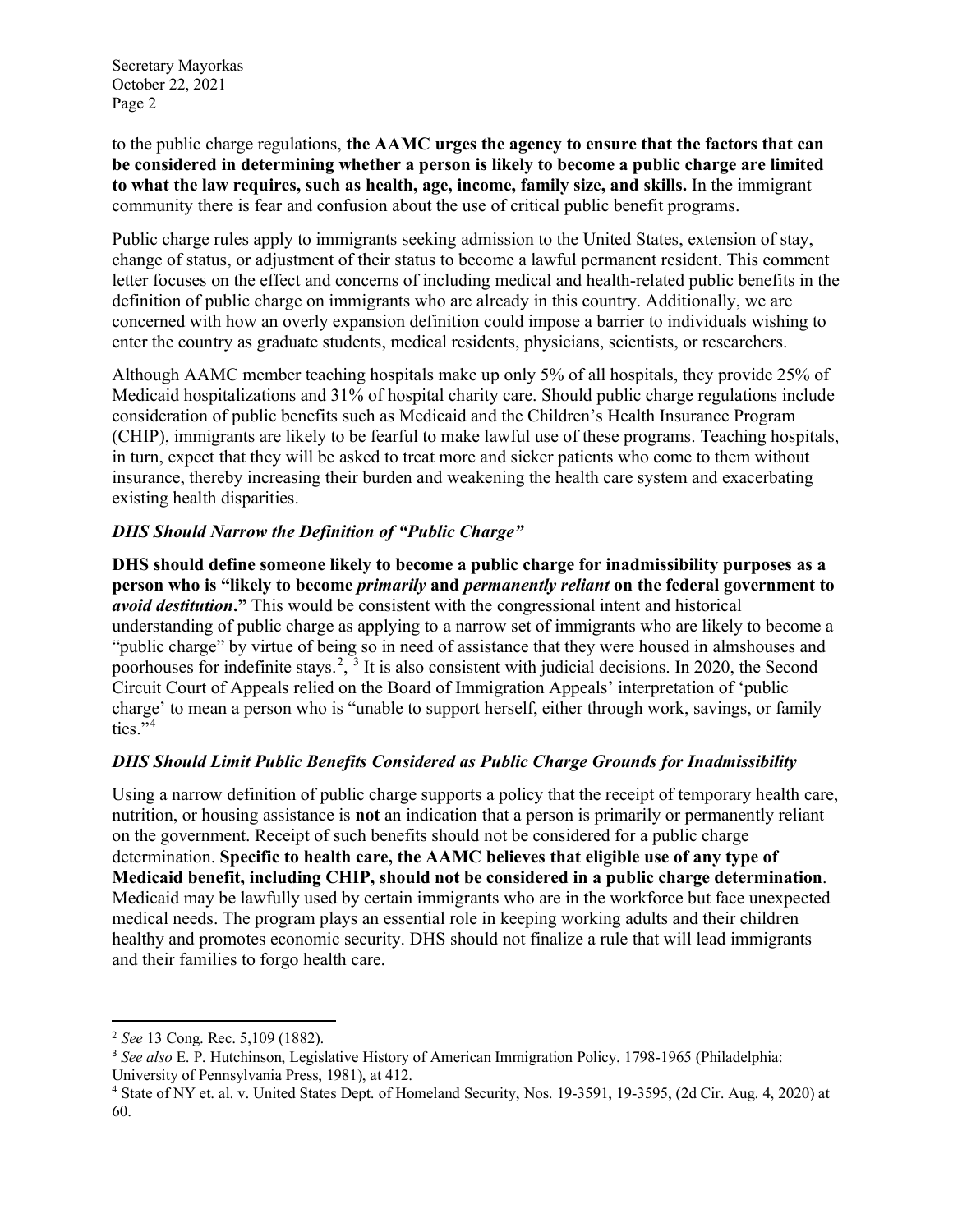Secretary Mayorkas October 22, 2021 Page 3

Expansive consideration of prior use of public benefits is likely to have a significant chilling effect, not only on individuals who are entitled to Medicaid benefits, but also to those entitled to CHIP especially since distinguishing Medicaid coverage from CHIP coverage is very difficult, if not impossible, for enrollees. By Federal law, a single application is required to be used to apply for both Medicaid and CHIP. States may even refer to their CHIP financed program as Medicaid. These programs have an outsize role in covering our nation's children, however researchers have found an increase in uninsured children between 2017 and 2019 with declines in Medicaid enrollment. [5](#page-2-0) Critically, losses in health insurance coverage during that period were experienced by US citizen children with noncitizen parents, suggesting a direct impact of the prior efforts to expand in regulation the public benefits considered for public charge inadmissibility determinations.<sup>[6](#page-2-1)</sup>

According to the Kaiser Family Foundation, CHIP has resulted in "improvements in access and care [that] appears to lay the foundation for gains in school performance and educational attainment, which, in turn, hold promise for children's long-term health and economic well-being, and for economic productivity at the societal level."[7](#page-2-2) In other words, the benefits of CHIP lay the foundation for self-sufficiency in the future and thus it would be counter-productive to the overall aim of the public charge provisions to consider their use. **The AAMC urges DHS to take whatever steps are necessary to limit the public benefits that will be considered as making an individual likely to become a public charge. Medicaid and CHIP should be expressly excluded as public benefits to be considered.**

# *DHS Should Acknowledge that International Graduate Students, Medical Residents, Physicians, Scientists, and Researchers, With Signed Employment Letters (or the Equivalent) Are Not Likely to Become Public Charges*

In prior rulemaking, DHS has acknowledged that most employment-based immigrants "should have adequate income and resources to support themselves without resorting to seeking public benefits."<sup>[8](#page-2-3)</sup> The Accreditation Council for Graduate Medical Education (ACGME) is the recognized accrediting body for medical residency programs. Among the requirements for institutional sponsors are the following: financial support for residents/fellows; health insurance benefits for residents/fellows and their eligible dependents; and disability insurance for residents/fellows.<sup>[9](#page-2-4)</sup> According to the AAMC's Survey of Resident/Fellow Stipends and Benefits Report 2019-2020, the weighted mean stipend for post graduate year-1 (PGY-1) residents is \$57,863, an increase of 3% from the prior year.<sup>[10](#page-2-5)</sup> It seems clear that international residents and fellows will meet the standards of income and resources considered as factors for assessing likelihood of becoming a public charge.

Academic medicine is global, with training and research often occurring in multiple locations around the world. This ensures the transfer of knowledge among countries, advancement of US research goals, and support of health care advances internationally. Given the fact that scholars and scientists likely will have a significantly higher salary than learners, in addition to other benefits, DHS should

<span id="page-2-0"></span><sup>&</sup>lt;sup>5</sup> See Joan Alker and Alexandra Corcoran, "[Children's Uninsured Rate Rises by Largest Annual Jump in More Than](https://ccf.georgetown.edu/wp-content/uploads/2020/10/ACS-Uninsured-Kids-2020_10-06-edit-3.pdf) a Decade," Georgetown University Health Policy Institute (Oct. 2020) Available at:

<span id="page-2-1"></span> $\overline{6}$  See Jennifer M. Haley et al., "<u>Fact Sheet: Citizen Children with Noncitizen Parents Experienced Health Insurance</u><br>Coverage Losses between 2016 and 2019," Urban Institute (Aug. 2021).

<span id="page-2-2"></span><sup>&</sup>lt;sup>7</sup> See Julia Paradise, "The Impact of the Children's Health Insurance Program (CHIP): What Does the Research Tell [Us?"](https://www.kff.org/report-section/the-impact-of-the-childrens-health-insurance-program-chip-issue-brief/) Kaiser Family Foundation (Jul. 2014). 8 *See* <sup>83</sup>*Fed. Reg.* 51123 (October 10, 2018)

<span id="page-2-5"></span><span id="page-2-4"></span><span id="page-2-3"></span><sup>&</sup>lt;sup>9</sup> See **ACGME** Institutional Requirements, [Accreditation Council for Graduate Medical Education](https://www.acgme.org/Portals/0/PFAssets/InstitutionalRequirements/000InstitutionalRequirements2018.pdf?ver=2018-02-19-132236-600) (Feb. 2021).

<sup>10</sup> *See* [AAMC Survey of Resident/Fellow Stipends and Benefits Report 2019](https://www.aamc.org/media/37766/download)-2020 (Nov. 2019)